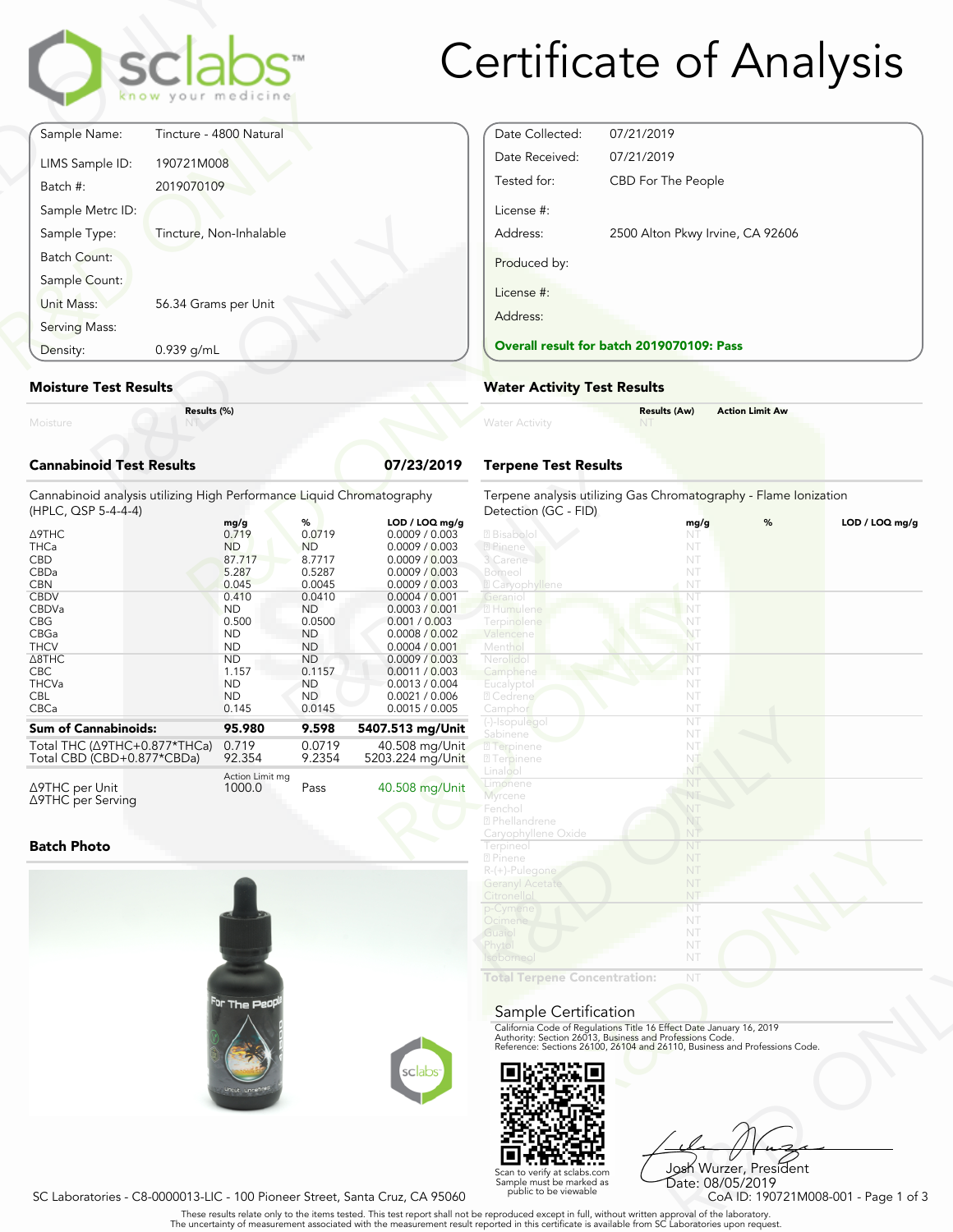

# Certificate of Analysis

Date Collected: 07/21/2019 Date Received: 07/21/2019

License #:

Produced by:

License #: Address:

Tested for: CBD For The People

**Overall result for batch 2019070109: Pass**

Address: 2500 Alton Pkwy Irvine, CA 92606

Pesticide, Fungicide and plant growth regulator analysis utilizing

HPLC-Mass Spectrometry and GC-Mass Spectrometry **Results (μg/g) Action Limit μg/g LOD / LOQ μg/g** NT

|                     | <b>sclabs</b><br>know your medicine |
|---------------------|-------------------------------------|
| Sample Name:        | Tincture - 4800 Natural             |
| LIMS Sample ID:     | 190721M008                          |
| Batch #:            | 2019070109                          |
| Sample Metrc ID:    |                                     |
| Sample Type:        | Tincture, Non-Inhalable             |
| <b>Batch Count:</b> |                                     |
| Sample Count:       |                                     |
| Unit Mass:          | 56.34 Grams per Unit                |
| Serving Mass:       |                                     |
| Density:            | 0.939 g/mL                          |

### **Pesticide Test Results**

| Density:                                                                        | 0.939 g/mL                                                                                                                                                                          | Overall result for batch 2019070109: F                                                                |  |
|---------------------------------------------------------------------------------|-------------------------------------------------------------------------------------------------------------------------------------------------------------------------------------|-------------------------------------------------------------------------------------------------------|--|
| <b>Pesticide Test Results</b>                                                   |                                                                                                                                                                                     | <b>Pesticide Test Results</b>                                                                         |  |
|                                                                                 | Pesticide, Fungicide and plant growth regulator analysis utilizing<br>HPLC-Mass Spectrometry and GC-Mass Spectrometry<br>$LOD / LOQ \mu g/g$<br>Action Limit µg/g<br>Results (µg/g) | Pesticide, Fungicide and plant growth regu<br>HPLC-Mass Spectrometry and GC-Mass Sp<br>Results (µg/g) |  |
| Abamectin<br>Acephate<br>Acequinocyl<br>Acetamiprid<br>Azoxystrobin             | N<br>NT<br>NT<br>NT<br>NT                                                                                                                                                           | Aldicarb<br>NT<br>Carbofuran<br>NT<br>Chlordane<br>NT<br>Chlorfenapyr<br>NT<br>Chlorpyrifos<br>NT     |  |
| <b>Bifenazate</b><br>Bifenthrin<br><b>Boscalid</b><br>Captan                    | NT<br>NT<br>NT<br>NT                                                                                                                                                                | NT<br>Coumaphos<br>NT<br>Daminozide<br><b>DDVP</b> (Dichlorvos)<br>NT<br><b>Dimethoate</b><br>NT      |  |
| Carbaryl<br>Chlorantraniliprole<br>Clofentezine<br>Cyfluthrin<br>Cypermethrin   | NT<br>NT<br>NT<br>NT.<br>NT                                                                                                                                                         | Ethoprop(hos)<br>NT<br>NT.<br>Etofenprox<br>NT<br>Fenoxycarb<br>NT<br>Fipronil<br>NT<br>Imazalil      |  |
| Diazinon<br>Dimethomorph<br>Etoxazole<br>Fenhexamid                             | NT<br>NT<br>NT<br>NT                                                                                                                                                                | Methiocarb<br>NT<br>NT<br>Methyl parathion<br>NT<br>Mevinphos<br>Paclobutrazo<br>NT                   |  |
| Fenpyroximate<br>Flonicamid<br>Fludioxonil<br>Hexythiazox<br>Imidacloprid       | NT<br>NT<br>NT<br>NT<br>NT                                                                                                                                                          | NT<br>Propoxur<br>NT<br>Spiroxamine<br>NT<br>Thiacloprid                                              |  |
| Kresoxim-methyl<br>Malathion                                                    | NT<br>NT                                                                                                                                                                            | <b>Heavy Metal Test Results</b>                                                                       |  |
| Metalaxyl<br>Methomyl<br>Myclobutanil<br>Naled                                  | NT<br>NT<br>NT<br>NT                                                                                                                                                                | Heavy metal analysis utilizing Inductively C<br>Spectrometry (ICP-MS)<br>Results (µg/g)               |  |
| Oxamyl<br>Pentachloronitrobenzene<br>Permethrin<br>Phosmet<br>Piperonylbutoxide | NT<br>NT<br>NT<br>NT<br>NT                                                                                                                                                          | Cadmium<br>N<br>NT<br>Lead<br>Arsenic<br>NT<br>NT<br>Mercury                                          |  |
| Prallethrin<br>Propiconazole<br>Pyrethrins<br>Pyridaben<br>Spinetoram           | NT<br>NT<br>NT<br>NT<br>NT                                                                                                                                                          |                                                                                                       |  |
| Spinosad<br>Spiromesifen<br>Spirotetramat<br>Tebuconazole                       | NT<br>NT<br>NT<br>NT                                                                                                                                                                |                                                                                                       |  |
| Thiamethoxam<br>Trifloxystrobin                                                 | NT<br>NT                                                                                                                                                                            |                                                                                                       |  |

# **Mycotoxin Test Results**

Mycotoxin analysis utilizing HPLC-Mass Spectrometry **Results (μg/kg) Action Limit μg/kg LOD / LOQ μg/kg**



Sample Certification

Heavy Metal Test Results<br>
Heavy metal analysis utilizing Inductively Coupled Plasma M<br>
Spectrometry (ICP-MS)<br>
Cadmium<br>
Lead<br>
Arsenic<br>
Mercury<br>
Metal Milliam<br>
Metal Milliam<br>
Milliam<br>
Milliam<br>
Milliam<br>
Milliam<br>
Milliam<br>
Mill

Heavy metal analysis utilizing Inductively Coupled Plasma Mass

Frect Date January 16, 2019<br>
Trofessions Code.<br>
110, Business and Professions Code.<br>
110, Business and Professions Code.<br>
108 Wurzzer, President<br>
Date: 08/05/2019<br>
CoA ID: 190721M008-001 - Page 2 of 3<br>
pproval of the labor Josh Wurzer, President Date: 08/05/2019<br>CoA ID: 190721M008-001 - Page 2 of 3

**Results (μg/g) Action Limit μg/g LOD / LOQ μg/g**

#### SC Laboratories - C8-0000013-LIC - 100 Pioneer Street, Santa Cruz, CA 95060

. These results relate only to the items tested. This test report shall not be reproduced except in full, without written approval of the laboratory.<br>The uncertainty of measurement associated with the measurement result re